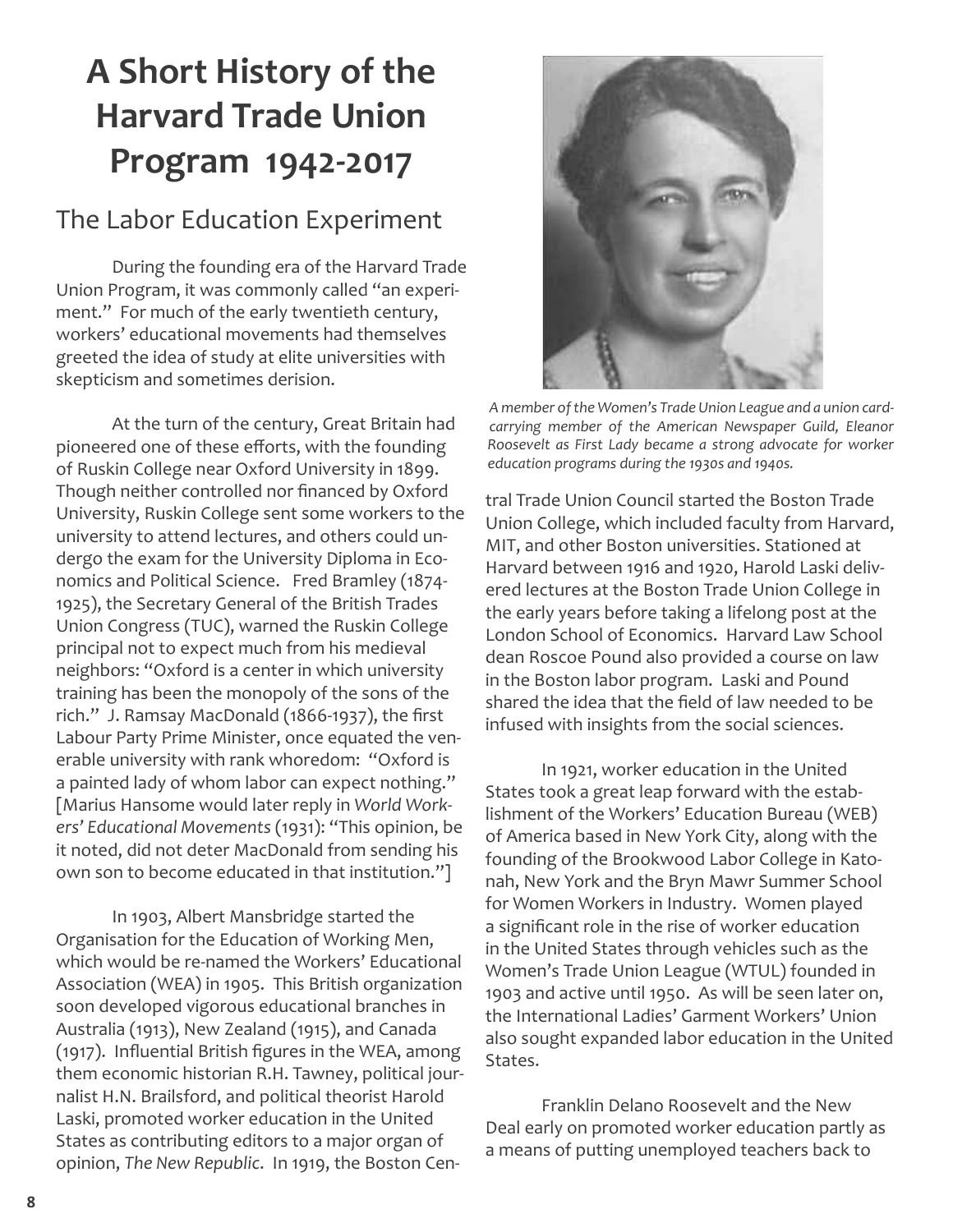work as well as helping workers to become better citizens and trade unionists. In 1934, in response to the Great Depression, the Federal Emergency Relief Administration (FERA) gave support for 16 educational training units targeting teachers planning to carry out worker education projects, with one of the programs based at the Harvard Summer School. Esther L. Swensen, who led the Affiliated Summer Schools for Workers at Bryn Mawr and Barnard Colleges, helped coordinate the Harvard effort to train teachers in worker education. As a member of the Women's Trade Union League, Eleanor

so busy with the demands of organizing millions of new members that labor education may have indeed suffered from temporary neglect in the late 1930s. In 1933, there were 2.6 million union members in the United States; a full decade later, 12.8 million workers carried union cards in 1943.

 With the Ruskin experiment at Oxford several decades old and various New Deal efforts having borne fruit in the face of adversity, Harvard University proposed a new approach to labor education. In fall 1942, Harvard and labor union officials

Roosevelt worked closely with one of the founders of the Affiliated Schools for Workers, Hilda Worthington Smith. A former dean at Bryn Mawr, Smith persuaded FERA director Harry Hopkins to put significant effort into worker education after she had learned that some European governments funded worker schools. According to historian Brigid O'Farrell in her biography of Eleanor Roosevelt called *She Was One of Us*, "By the spring of 1935, almost 45,000 men and women were attending 1,800 classes taught by 480 instructors in 570 communities."



*Hope Mendoza Schecter, HTUP Class of 1948. ILGWU member.*

announced what was first called "the Harvard University Trade Union Fellowship Plan." Initially designed to bring 15 labor leaders to Harvard for nine months, the Plan had several unusual features, including no formal academic requirements such as a high school diploma. According to a Harvard statement at the time, "[the] more important qualifications are general intelligence, capacity for leadership, and devotion to the labor movement." Indeed labor unions would select the fellows to insure that the recipients are people "who have proven their ability to serve the labor movement."

 Labor unions greeted the news with high hopes. Kenneth Taylor, Secretary-Treasurer of

 Certain political currents greeted the news with outrage. Headlines shrieked in the *Washington Herald* (24 February 1935) that "Reds Rule FERA Schools." Soon Congressman Martin Dies, Jr. and the early version of the House Un-American Activities Committee made accusations that the worker education programs were dens of subversion. The outcry probably contributed to the closure of the Brookwood Labor College in 1937, as well other labor education efforts. Despite the backlash from anti-New Deal forces against labor education, the labor movement grew in tremendous spurts during the FDR years. Labor leaders found themselves

the Massachusetts Federation of Labor, called the Plan "very, very good – if the men don't come out of there with a Harvard accent." In fact, Robert J. Watt, the former Secretary of the Massachusetts Federation of Labor and a reputed socialist, had first floated the plan in spring 1941. Watt had previously taught at the Harvard Summer School program for worker education. Sumner H. Slichter, Lamont University Professor at Harvard and one of the most influential economists of his era, then played a crucial role in galvanizing support throughout the university.

 Slichter and his academic allies stressed several themes. In the first place, 1941 had been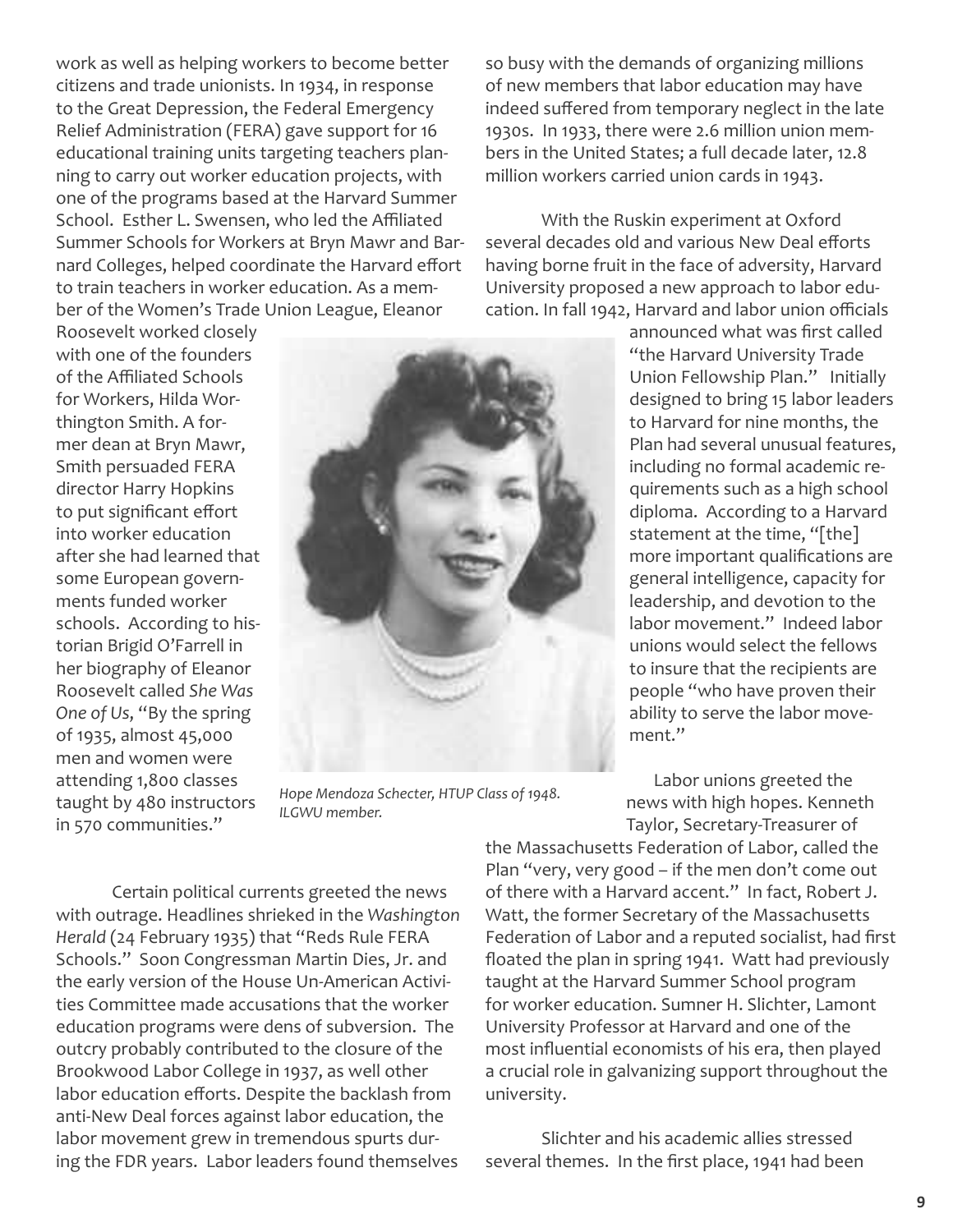a year of escalating strikes and labor unrest. The intensifying international crisis called attention to the need for higher productivity via more harmonious labor-management relations. In late September 1942, labor union officials and Harvard educators announced the Harvard Trade Union Fellowship Plan as "a momentous first step in the direction of better American labor-management relations." Paul H. Buck, Dean of the Faculty of Arts and Sciences, told the *Christian Science Monitor* (23 September 1942) that he hoped the program would contribute to bringing labor and industry together in the eventual aftermath of World War II. In formulating the early curriculum, Harvard investigators fanned out throughout the land during a two-month period,

"gathering background information on scores of strikes, some routine, some spectacular, and including the Allis-Chalmers layoff of defense production workers in 1941," explained the correspondent for the *Christian Science Monitor*.

 Secondly, labor unions had grown in complexity, a reality conveyed by Fannia Cohn, Secretary of the Educational Department of the International Ladies' Garment Workers' Union: "The trade union no longer confines itself to purely trade union problems: it is entering the fields of banking, insurance, health work, research, building, co-operative housing, etc." The ILGWU had a strong

presence in the Harvard Trade Union Fellowship Plan of the 1940s, including several women: Bernice (Taylor) Segal, Frances DiMartino, Maxine Rose Mungal, Hope Mendoza, and Gertrude Van Nort. While overall the HTUP had only a few women, these female pioneers were a courageous reminder that in most of Harvard University, women were flatly locked out, denied the right to admission.

 Finally, the proponents of the program noted that labor had surged in power during the New Deal. According to Walter Galenson, a leading labor scholar who taught in the Trade Union Program before moving to the University of California/ Berkeley: "Some of the leading statesmen of the



*Archibald Cox (left), special procecutor in the Watergate case, taught Labor Law at the HTUP in the 50's. He is pictured here with Elliot Richardson waiting for the start of Senate Judiciary Committee hearings in 1973.*

AFL were high in New Deal counsels.... The fact that a dozen American trade unionists had ready access to the president of the United States, that they could call upon him in an emergency, was a critical element in organizing success." Between 1934 and 1939, union density had grown from 11.5 percent of the U.S. workforce to 27.6 percent. After a mild slide, the spurt resumed in the war years between 1942 and 1945, with unionization advancing from 25 percent to 34.2 percent of the workforce. Donald K. David, Dean of Harvard's Graduate School of Business, openly conceded in September 1942 that the Fellowship Plan represented "recognition of the major role labor is playing in the world today."

> Thus, Dean David and the Harvard Business School decided to host the program. A segment of the HBS leadership of the era understood that the institution had been training an army of MBAs who would hold senior management positions in heavily unionized manufacturing industries, such as steel and automobiles. It would be important that HBS faculty and key students understood the role of unions in an advanced economy. During the 1950s, union leaders

participated in joint classes with corporate managers in the Advanced Management Program. The assistant secretarytreasurer of the International Association of Machinists M.R.

Stearns explained in 1955 that the labor leaders had a difficult challenge in seeking to enlighten corporate managers about the working reality of most unions: "We were told that many of these top management men had never before met a labor official. From some of the questions asked about the 'goon squad' tactics of labor, etc., I am sure that all they knew about labor was what they read in our reactionary papers."

 In other words, there was a certain expectation that the labor leaders would deliver valuable knowledge to the professoriate, research fellows, and the rest of the Harvard community. During the 1990s, former U.S. Secretary of Labor Robert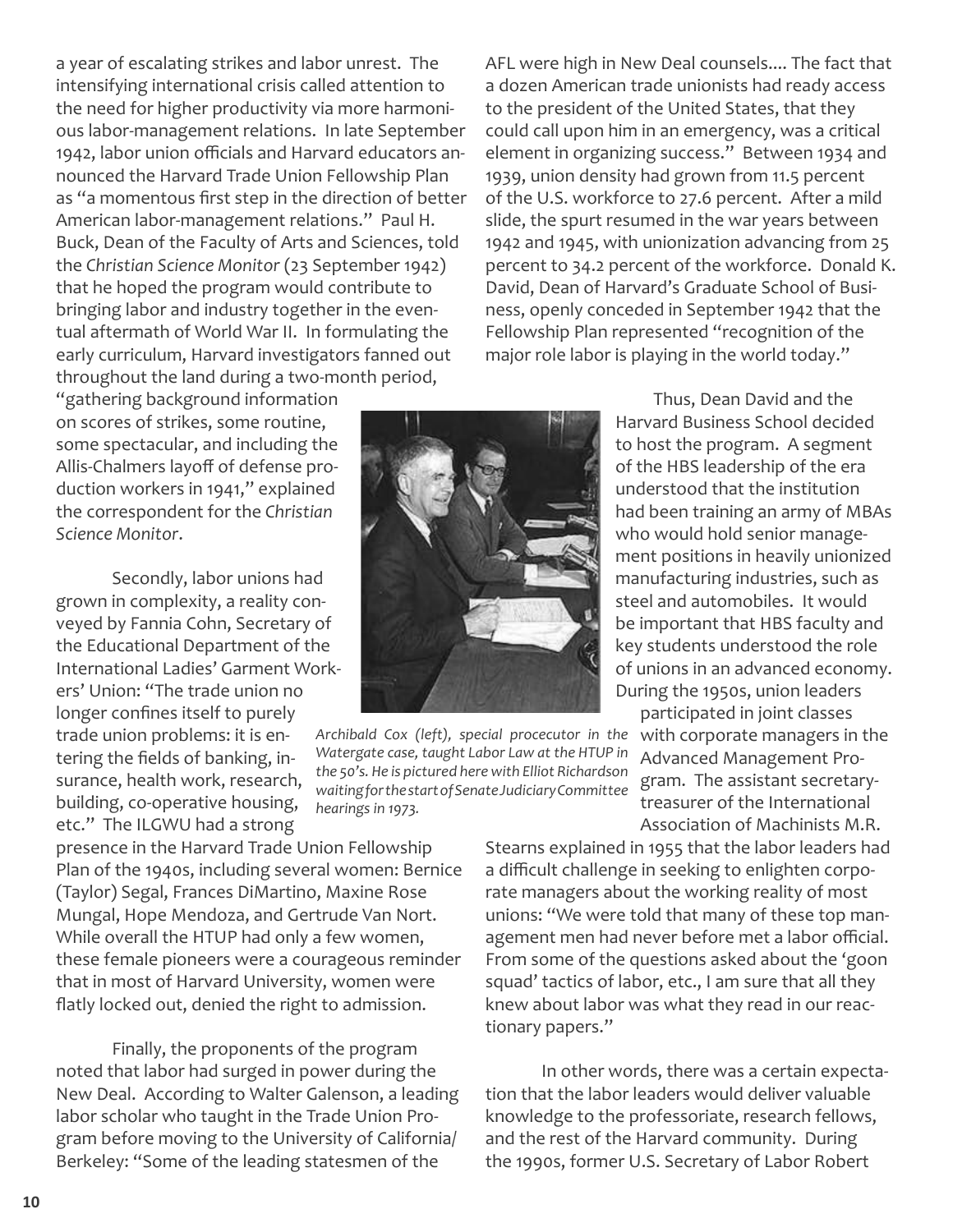

*Economist John T. Dunlop taught for the HTUP beyond its 6Oth anniversary. He was also Secretary of Labor for the Ford administration.*

Reich expressed this notion of academic reciprocity more graphically when he joked that this was the one program in which the faculty should pay for the privilege of teaching in it. According to Reich, the instructors often gathered in so much knowledge from the union leaders that it was not always so clear who was the pupil in the arrangement.

## Curriculum Reform over the Decades and Internationalization

One of the first major debates over the program surrounded its nine-month length. Several labor leaders expressed that the long session had afforded them the opportunity to achieve intellectual growth and mastery of new skills. However, other unions judged that it was not possible to lose key leaders for so long a period. Certain prospective students feared that they would lose influence within their unions if they were gone for most of the year. Enrollments dropped. A major turning point came with the U.S. Congress's passage of the Taft-Hartley bill in 1948. Explicitly designed to curtail the gains unions had achieved during the New Deal era, Taft-Hartley put labor leaders on a heightened state of alert. Serving as a regional director for the United Steel Workers of America, William

Donovan regretted in a letter to Harvard officials that he simply could not "spare one of his staff." Fannia Cohn of the ILGWU also started to throw her weight behind proposals for a more compact training program.

 Breaking with the formula of a nine-month fellowship that had prevailed from 1942-1948, Harvard switched to a single annual session of 13 weeks in 1948 and then to two annual sessions of 13 weeks by 1952. Despite lingering resistance before the TUP's advisory committee from Frank Fenton of the AFL and Harold Ulrich of the Brotherhood of Rail Clerks, the change went through and soon met with success. The new intensive session of 13 weeks featured these courses and faculty by the mid-1950s:

 "International Labor Problems" – Taught by Clinton S. Golden (1888-1961), a former eastern regional director for the Steel Workers, a key figure in the now defunct Brookwood Labor College, and the TUP Executive Director from 1950-1955, this course sought to "acquaint union representatives with the labor movements of other countries and their role in fostering international cooperation." In the climate of the early cold war, Golden took up the challenges confronting "Labor Attachés to the various U.S. Embassies abroad and as Labor Advisers to foreign economic and technical aid missions and in other capacities." He had served as Chief of the Labor Division of the American Mission for Aid to Greece. Co-author of *The Dynamics of Industrial Democracy* (1942) and co-editor of *Causes of Industrial Peace under Collective Bargaining* (1955), he also addressed the "ever increasing importance of the International Labor Organization, the International Confederation of Free Trade Unions and the International Confederation of Christian Trade Unions in preserving and fostering freedom throughout the world...."

"Problems in Labor Relations" – Exploring unionization and labor relations at the plant level, James J. Healy, the director of the Trade Union Program from 1942-1950, brought corporate elites from the Advanced Management Program at the Harvard Business School into the classes with the union members. His course sought to explain "the social, psychological, and interpersonal" ways in which unions transform the workplace.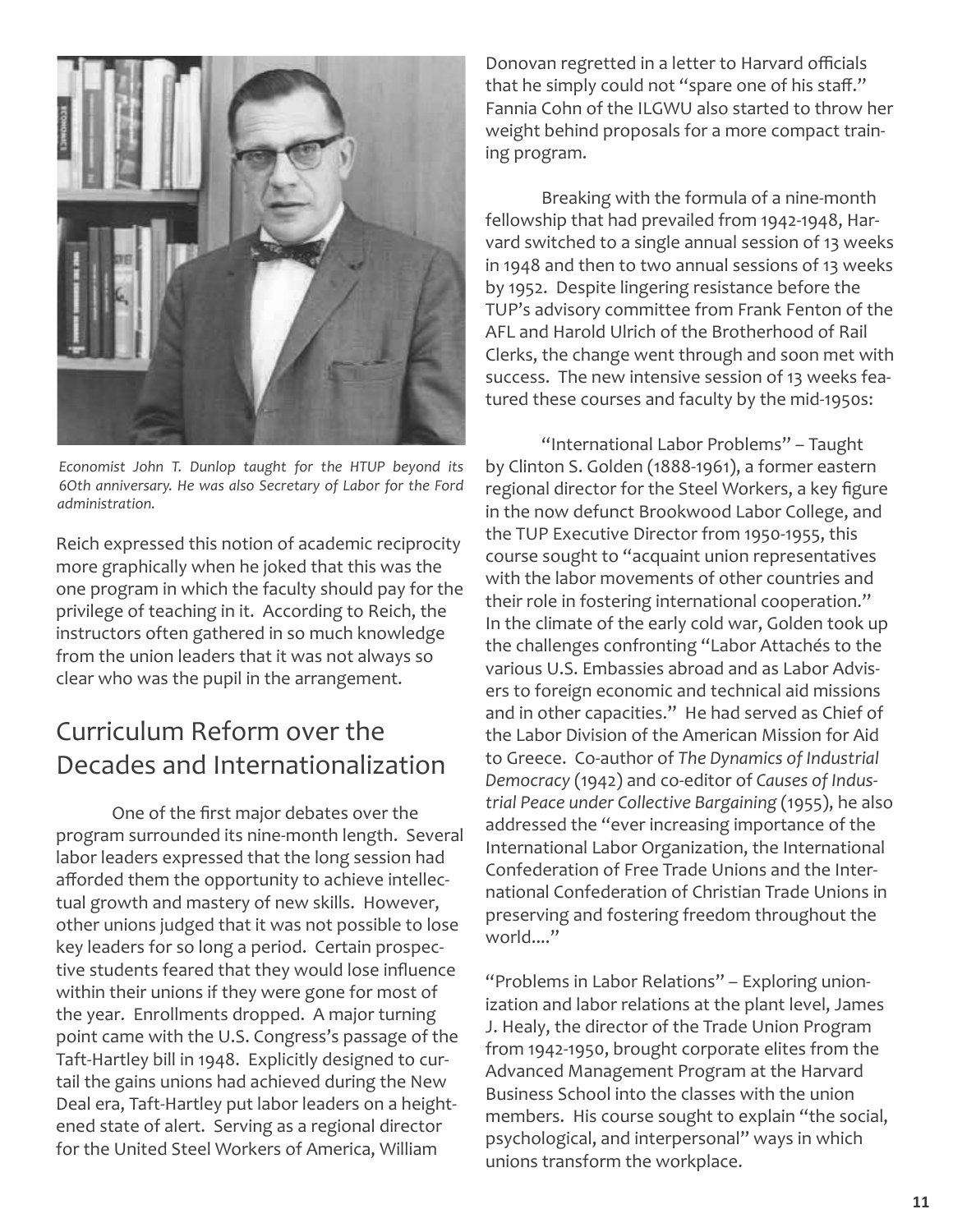"Economic Analysis" – Stanley Jacks provided both basic economics and a presentation of the shortcomings of many commonly cited labor, business, and government indices.

"Labor Law" – Harvard Law School professor Archibald Cox handled the intricacies of the legal system for the program and developed a reputation as the nation's top expert on labor law. Formerly a clerk for the legendary judge Learned Hand and chair of Harry Truman's Wage Stabilization Board, Cox later became the Solicitor General for JFK and then the lawyer in some of the most important cases on civil rights to be heard by the U.S. Supreme Court. Appointed Special Prosecutor during Watergate, Cox found himself sacked by Richard Nixon in the legendary "Saturday Night Massacre."

"Arbitration" – Saul Wallen presented the history of arbitration and even served as an arbitrator in class as he had the trade unionists prepare cases based on real problems in their various industries.

"Methods of Wage Determination" – Economist Donald J. White explained the methods for job evaluation, wage increases, and pension plans. Later a popular dean at Boston College, White also happened to be a leading expert on the fishing industry.

"American Labor History" – Economist John T. Dunlop delivered this instruction, but soon switched in the late 1950s to teaching "Administration and Organization." Joseph P. O'Donnell (see below) then provided the course on "Labor History." One of the founding fathers of the HTUP, Dunlop rose to prominence during World War II as a staff member of the National War Labor Board where he worked with such major figures as Clark Kerr (future president of the University of California) and Benjamin Aaron (future director of the Institute of Industrial Relations at UCLA, more recently renamed the Institute for Research on Labor and Employment). Dunlop taught in the HTUP beyond its sixtieth anniversary until his death in 2003. General editor of a distinguished library of books on industrial relations for Harvard University Press during the 1950s and 1960s, he shaped the field of industrial relations in the United States. Dunlop went on to become U.S. Secretary of Labor in the Ford Administration.

"Accounting and Analysis of Financial Statements" – Arthur W. Hanson showed labor leaders how to decode accounting reports, including income statements, balance sheets, and operating statements. He showed the tricks with depreciation and how accounting principles could be brought to bear in negotiations.

"Parliamentary Procedure" and "Public Speaking" – Roswell Atwood taught labor leaders how they could be more persuasive as well as better ways of conducting meetings. In an essay for *Labor Age* (April 1922), Clinton Golden had criticized unions for leaders who "do not understand the rudiments of parliamentary law. Recording secretaries fail to keep an understandable record of the activities of the local union. Important communications, resolutions, and petitions are often ignored because of the inability of the secretary, intelligently and effectively to perform his duties." When Golden took over leadership of the HTUP, he made better performance of procedural democracy a priority.

"Contemporary Labor Problems" – A course presided over by Joseph O'Donnell, who served as Executive Director of the HTUP from 1955 to 1983, it gave students the chance to debate and discuss the latest issues in the labor movement. A member of the Catholic Labor Guild who would later in the 1960s receive the prestigious Cardinal Cushing Award, O'Donnell had himself been a student in the HTUP Class of 1950. The U.S. trade union movement had many Catholic leaders, and the HTUP was one of the few institutions at Harvard run by someone from that faith tradition. In marked contrast, for the first 355 years of Harvard's history (till 1991), all of the University's presidents were White Anglo–Saxon Protestants.

"Collective Bargaining Seminars" – A weekly afternoon seminar hosted by Sumner Slichter, it brought many of the nation's most powerful labor leaders to Harvard, including in the first half of the 1950s: Walter Reuther, president of the CIO and the United Automobile, Aircraft, and Agricultural Implement Workers of America; A. Philip Randolph, president of the Brotherhood of Sleeping Car Porters; Michael J. Quill, president of the Transport Workers Union of America; O.A. Knight, president of the Oil Workers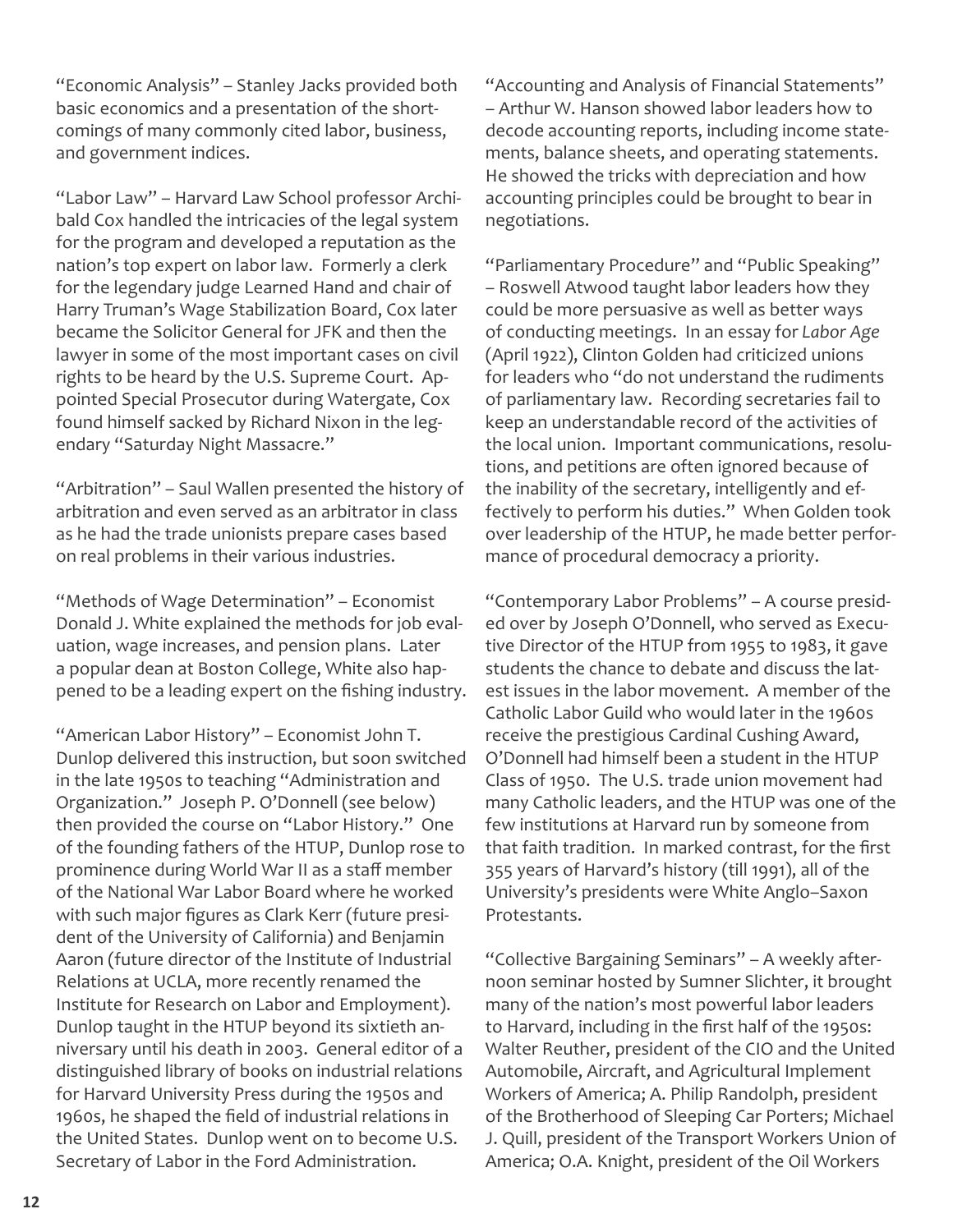

*Richard B. Freeman, Faculty Co-Director, Labor and Worklife Program at Harvard Law School & Herbert Ascherman Chair in* 



International Union; and David *of Labor and Industry at Harvard Law School . Economics, Harvard University Benjamin Sachs, Faculty Co-Director, Labor and Worklife Program at Harvard Law School & Kestnbaum Professor* 



*Sharon Block, Executive Director, Labor and Worklife Program at Harvard Law School.*

cans became his friends – Reuther and Leonard Woodcock and Pat Greathouse and

McDonald, president of the United Steelworkers of America.

 The internationalization of the Harvard Trade Union Program became perhaps the most momentous change during the 1950s. Trade unionists from Europe, Asia, Australia, and then Africa and Latin America arrived, many of whom received help from the AFL-CIO and the U.S. State Department. The HTUP's tradition of sponsoring talks by leading U.S. labor leaders sometimes had a dramatic influence on the international students. David Halberstam in *The Reckoning* (1986) told the story of Ichiro Shioji, HTUP Class of 1960 who went on to lead the Nissan autoworkers. According to Halberstam:

> While he was at Harvard, Walter Reuther came to make a speech, and Shioji was awed. Reuther was his great hero. A small hall had been set aside for Reuther's speech, and it soon became apparent that it was much too small, and people soon scurried around and managed to get access to the Harvard gymnasium. The entire Harvard gym was filled with students.... The idea that a labor leader had so broad a following struck him forcefully. No one in Japan had a following like that.

 After Reuther's presentation, Shioji met the UAW leader at the reception, and they became good friends. Halberstam continues:

> That summer, after leaving Harvard, Shioji went to Detroit and stayed with the UAW people at Solidarity House, and the Ameri-

Doug Fraser.... They were the top people in the union, and they had all treated him as an equal.... When he returned to Japan his confidence was greater; he was now a good friend – an equal – of the most important labor leaders in the world.

 The Trade Union Program continued to thrive in the decades ahead. Besides Shioji of Japan, it could claim among its alumni the leaders of some of the most powerful U.S. unions and labor federations (i.e., Gerald McEntee, president of AFSCME; John J. Flynn and James Boland, presidents of the International Union of Bricklayers and Allied Craftworkers; John Lyons Jr., president of the Iron Workers; Harold A. Schaitberger, General President of the International Association of Fire Fighters; Michael E. Monroe, president of the International Union of Painters and Allied Trades; Thomas J. Scotto and Michael Palladino, presidents of the Detectives' Endowment Association; Carolyn Doggett, Executive Director of the California Teachers' Association; Russ Burns, Business Manager of the International Union of Operating Engineers Local 3; and closer to home, Robert Haynes and Steven Tolman, presidents of the Massachusetts AFL-CIO), as well as some international political leaders of note (Ankur Henrik Jorgensen, Prime Minister of Denmark, and Barrie Unsworth, Premier of New South Wales) and major international labor officials (i.e., Mark Lennon, Secretary, Unions NSW Australia; and later President of the Australian Labor Party, NSW Branch; Tony Sheldon, National Secretary, Transport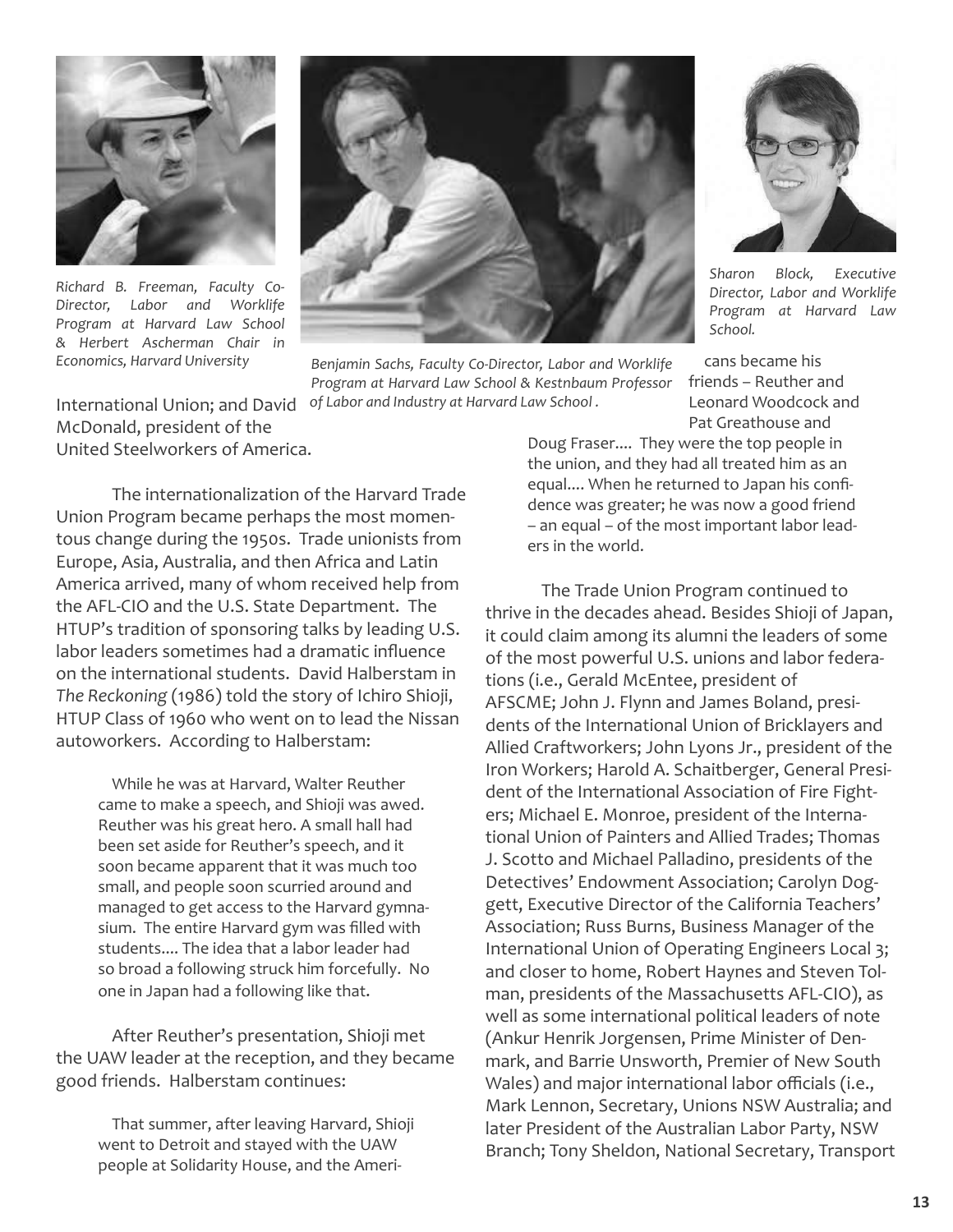Workers Union Australia; Jo-Ann Davidson, National Secretary, Flight Attendants Association of Australia; Paul Nowak, Deputy General Secretary of the Trades Union Congress UK; Manuel Cortes, General Secretary, Transport Salaried Staff Association UK; Simon Weller, National Organiser of the Associated Society of Locomotive Engineers and Firemen; Nancy Hutchison, Secretary Treasurer, Ontario Federation of Labour; and Stephanie Smith, President, British Columbia Government and Service Employees' Union).

## Time of Troubles and the Program's Resurgence

 But by the early 1980s, the program entered into a time of troubles. The U.S. labor movement had continued its slow but largely uninterrupted decline in density since the mid-1950s. Throughout the 1980s, the Reagan Administration adopted a much more combative posture towards unions. Many influential theorists of management, such as Peter Drucker, began declaring that unions were dinosaurs, the fossilized remnants of an industrial stage of development that was giving way to a post-industrial epoch.

This atmosphere undoubtedly influenced the new leadership of the Harvard Business School, the institution that for decades had hosted the

cumstance that became a major financial challenge for those seeking to save the HTUP enterprise.

 By the late 1980s, the program began to find a new direction and vitality, developments signaled by the appointment of a new Executive Director Elaine Bernard. Previously the director of the Labour Program at Simon Fraser University in Canada and president of the New Democratic Party of British Columbia, she tightened the program to an intensive ten-week and then six-week session. With Bernard working closely with faculty co-directors Richard Freeman, generally regarded as the nation's premier labor economist, and Paul Weiler, the emerging doyen of sports, entertainment, and labor law, this team expanded a whole series of conferences, seminars, and workshops on issues of special concern to the labor movement in both the United States and abroad. The HTUP developed a summer training institute for AFSCME funded by the Jerry Wurf Memorial Fund. The Mellon Foundation in the mid-1990s supported a range of explorations into societies undergoing rapid political and economic transitions. The Ford Foundation provided the means to develop programs on myriad topics: global labor standards; work and family issues; and the future of manufacturing. The HTUP hosted the annual African American Labor Leaders' Economic Summit, which regularly brought some of the nation's most distinguished Black labor leaders to Harvard. All of these activities led to the

program. HBS came to recognize that relatively few MBAs were going into manufacturing and other industries with a heavy union presence. Harvard MBAs increasingly gravitated into financial services, consulting, and high-tech; that is to say, those sectors conspicuous for the absence of unions. The Business School no longer saw a rationale for the program, and its leadership politely asked it to move elsewhere. HBS chose to keep much of the program's endowment, however, a cir-



*Paul Weiler, Faculty Co-Director Emeritus, Labor and Worklife Program at Harvard Law School and Professor of Law.*

creation of a new, more ambitious enterprise, the Labor and Worklife Program at Harvard Law School (see below).

The Founding of the Labor & Worklife Program, and The HTUP in the Twentyfirst Century

 The Harvard Trade Union Program underwent an historic transformation. Seeking to meet the challenges of labor education for the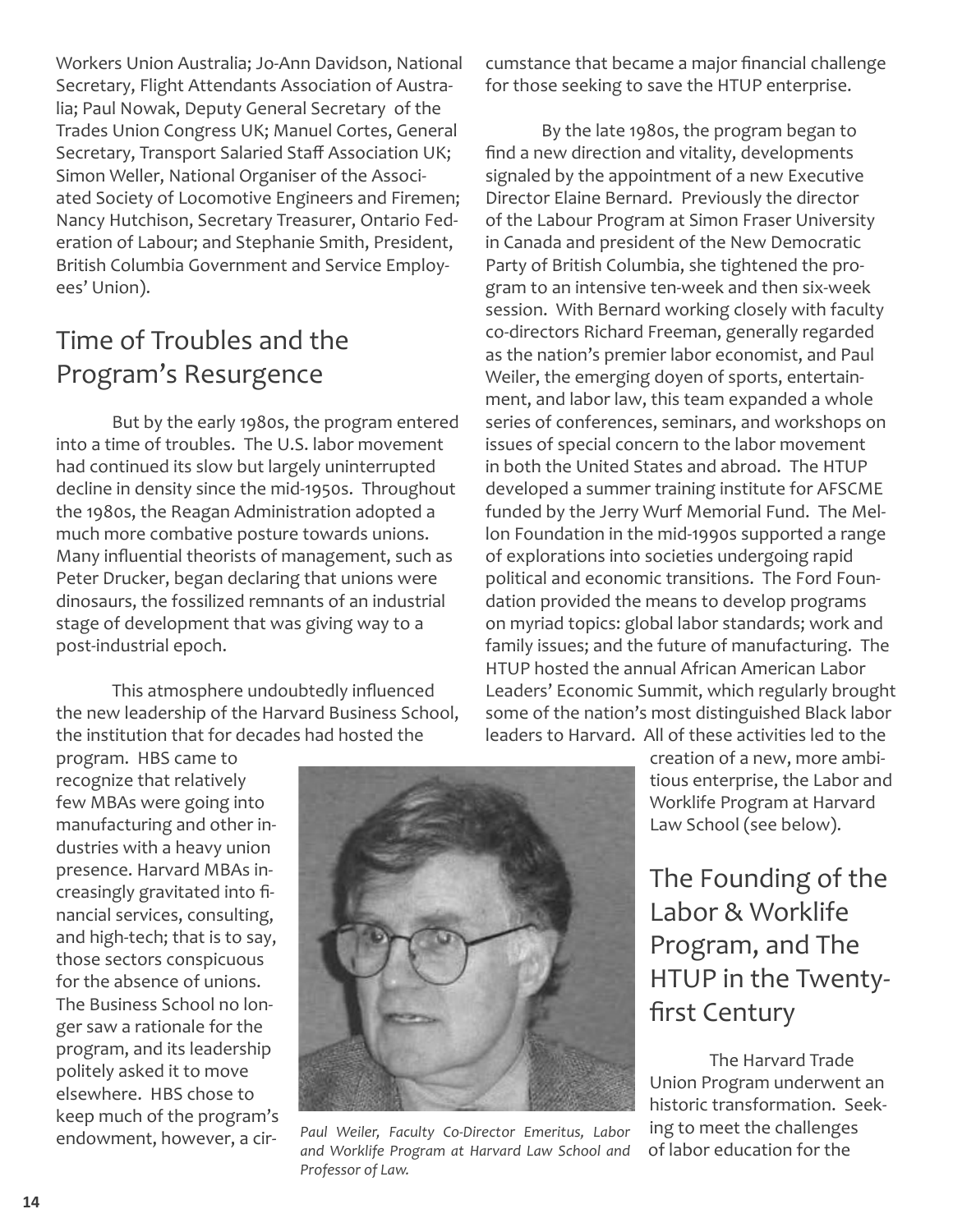twenty-first century, the HTUP in 2002 became part of a broader institution for understanding labor issues, the Labor & Worklife Program at Harvard Law School.

 The Labor & Worklife Program (LWP) is Harvard University's forum for research and teaching on the world of work and its implications for society. Current faculty co-directors Richard Freeman and HLS Professor Benjamin Sachs continue to pursue research agendas in the social sciences and legal thought that tackle pressing challenges for workers and the labor movement. A vehicle for delivering valuable lessons and sustained inquiry into the social questions of our time, the LWP seeks to build upon the heritage of the Harvard Trade Union Program.

 The LWP came together at a time in which Labor Studies programs faced sustained attack. In the early 2000s, the University of Wisconsin Madison shuttered its once legendary programs in Industrial Relations. Starting in 2004 and then for five consecutive years, California Governor Arnold Schwarzenegger sought to eliminate funding for two of the nation's best Labor Studies programs at UCLA and the University of California Berkeley. Despite failing in his efforts, Schwarzenegger inspired many other politicians to step up their assaults on labor education. The Labor & Worklife Program at Harvard swam against these stormy and punishing currents, but it was propelled forward by renewing the HTUP's principles and practices. There remains the legacy of John T. Dunlop, whose problem-solving ethos has been carried on by HTUP core faculty such as David Weil. Head of the Wage & Hour Division of the U.S. Department of Labor in 2014 and then in 2017 named Dean of the Heller School for Social Policy and Management at Brandeis University, Weil produced one of the major analyses of the plight of workers in the United States, *The Fissured Workplace: Why Work Became So Bad for So Many and What Can be Done to Improve It* (Harvard University Press, 2014). Wilma Liebman, an LWP Fellow and former chair of the National Labor Relations Board, succeeded Weil as chair of the Dunlop Commission on Agricultural Labor. In his will, Dunlop left funding for the LWP to continue efforts at problemsolving on many aspects of labor. Along with the Jacob Wertheim Fellowship for the Betterment of

Industrial Relationships and the Jerry Wurf Memorial Fund, the Dunlop support continues to advance scholarship and educational activity on behalf of labor.

In the first decades of the twenty-first century, the LWP has developed the following projects and initiatives:

• The Pensions and Capital Stewardship Project – Led by Dr. Larry Beeferman, this project focuses on retirement security, including employmentbased retirement plans as well as issues of pension fund governance.

• Science & Engineering Workforce Project (SEWP) – With the support of the Alfred P. Sloan Foundation, the LWP teamed up with the National Bureau of Economic Research (NBER) to construct a major network of scholars and policy experts who are focused on the state of the science and engineering workforce. With funding from the National Nanotechnology Initiative (NNI), the LWP worked with a variety of university programs to advance understanding of the expanding field of nanotechnology. This included collaborations with UCLA and the University of California Santa Barbara on the possible occupational health effects of nanotechnology. The LWP is looking at future employment impacts from revolutionary technologies. Advances in robotics and artificial intelligence are slated to cause profound disruptions in several industries and labor markets. Recognizing that scientists, engineers, and technology workers frequently deliver a disproportionate bang to economic growth, the LWP and the SEWP network are prepared to address these challenges in the decade to come.

• Changing Labor Markets Project (CLMP) - Focused on research, policy development, and potential solutions, the CLMP examines a range of economic problems, among them the sources of downward pressure on wages leading to stagnation for a large segment of the workforce. The LWP has developed courses in collaboration with the global union federation, the International Transport Workers Federation (ITF), for teaching union leaders in various countries around the world. Additionally, the LWP hosts an annual seminar with senior British labor leaders called Leading Change, works with the